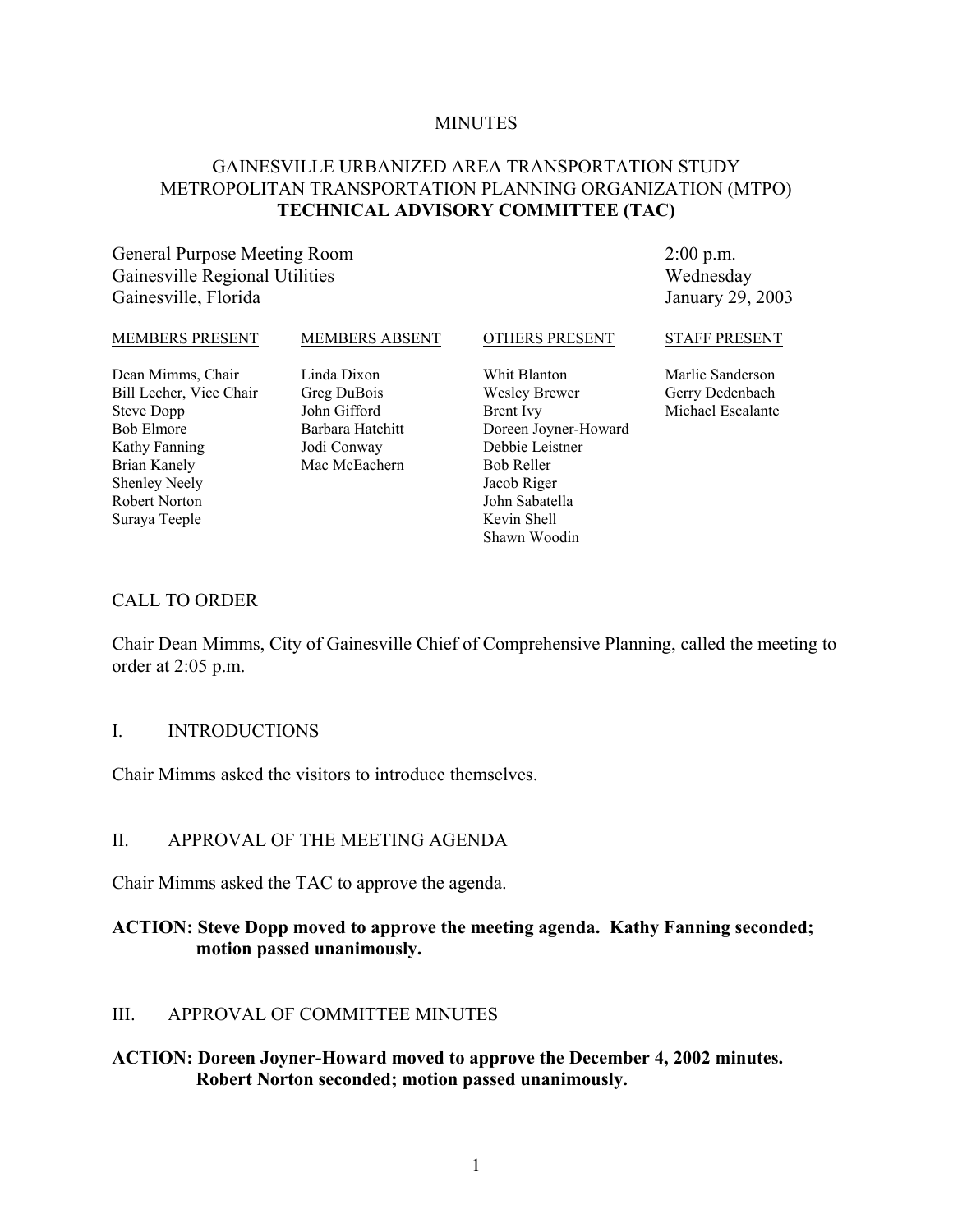# IV. CHAIRMAN'S REPORT

Mr. Marlie Sanderson, MTPO Director of Transportation Planning, announced that the next MTPO meeting is scheduled for February 13 at 7:00 p.m. in the Jack Durrance Auditorium. He added that the MTPO has scheduled a public hearing on the long range transportation plan for February 20 in the Jack Durrance Auditorium. He said that the next TAC meeting is scheduled for March 26.

# V. TRAFFIC ANALYSIS FOR POTENTIAL AMENDMENT TO THE 2020 TRANSPORTATION PLAN

Mr. Sanderson stated that the MTPO, at its December 12 meeting, received a presentation on the possible Butler Plaza expansion. He said that during this discussion, the MTPO approved a motion to direct MTPO staff to:

- *1. schedule a public hearing to consider amending the long range transportation plan;*
- *2.. contract with Renaissance Planning Group to test alternative road networks both with and without the proposed Butler Plaza expansion that includes four-lane and two-lane alternatives for SW 62nd Boulevard and SW 24th Avenue; and*
- *3. request that Alachua County Public Works Department staff develop cost estimates for the alternatives tested.*

Mr. Whit Blanton, Renaissance Planning Group Principal, discussed the Analysis for Potential Amendment to the 2020 Transportation Plan report and answered questions.

Mr. Bill Lecher, Alachua County Public Works Department Civil Engineer III, discussed the cost estimates for the analysis scenarios contained in the Analysis for Potential Amendment to the 2020 Transportation Plan report and answered questions.

Mr. Sanderson discussed the MTPO staff evaluation of the Analysis for Potential Amendment to the 2020 Transportation Plan report and answered questions. He also discussed the advantages and disadvantages of 4-laning the SW  $62<sup>nd</sup>$  Boulevard and SW  $24<sup>th</sup>$  Avenue corridor. He said that he would work with City and County staff to develop an advantage/disadvantage matrix of the evaluated scenarios.

# **ACTION: Brian Kanely moved to forward to the MTPO that the TAC:**

**1. supports the conclusion of the Analysis for Potential Amendment to the 2020 Transportation Plan report that the results clearly indicate the adequacy of a two lane cross-section for SW 62nd Avenue and SW 24th Avenue and that a four lane cross-section is not warranted; and**